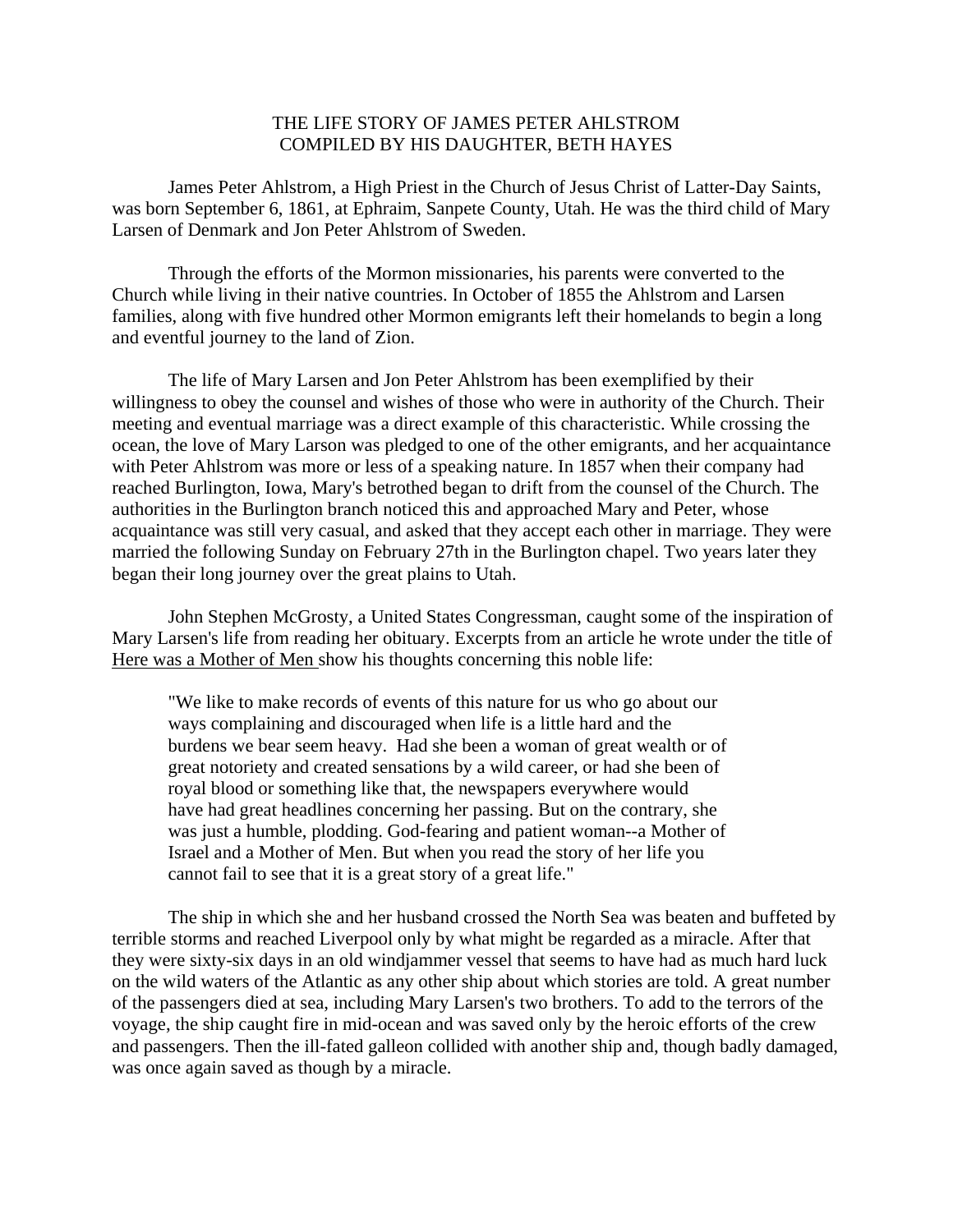Many times providence seemed to take a hand in the lives of the Ahlstrom and Larsen families. When they finally reached the Mississippi River, it was March and the river was still ice covered. They thought the river to be only a pond and dragged their boxes and luggage with them across the ice. By the next morning, the ice had melted revealing to them the treacherous river and their own safety again as if by a miracle. They started overland with four oxen and a covered wagon, but Mary and Peter did not ride as there were thirteen people assigned to their wagon, which was used to haul provisions. They walked all the way with their first baby in their arms.

Peter Ahlstrom, his young wife Mary, and their ever increasing brood of children braved and bore all the hardships that the early pioneers of Utah endured. Wrestling with the stubborn soil for its begrudging harvest, defending themselves against murderous attacks of hostile Indians and waiting through the bitter winters for the spring to come so they could begin again. To this pioneer family were born nine children, three girls and six boys.

The third child was named James Peter Ahlstrom, whose life was to parallel that of his parents in many ways. His early life was spent in pioneering the sections of Utah and Idaho in which he lived. He learned responsibility at an early age, as the very existence of his family depended upon those things they could raise, and every child was expected to do his share as soon as he was old enough. James learned to manage the livestock, and spent his early summers working in his father's fields. Schools and books were at a premium, but the Ahlstrom children took every advantage to learn.

At the age of fourteen, James started working on neighboring farms during the summers and returned home for the winter with his money to help his family. His father had taken a second wife and there was lots of work for the older boys. One day as they were working in the fields at Ephraim, a party of Indians in war paint and feathers came towards them. They were told to run for Fort Ephraim, but James hid in the corner of a fence and watched the raiding party go by.

The family moved to Manti, Utah, where James' father worked on the new Temple as the head carpenter. One winter James worked with his father hauling the large stones that were used to form the window sills of the Temple.

When the Denver-Rio Grande Railroad went through Utah, "Jimmy" as they called him, drove mules for the engineer from Price, Utah to the Grand River. He would sometimes be gone for weeks, never seeing another wagon track except those made by his own wagon. One year he freighted from Ephraim to Nevada, first with mules and later with horses.

When he was twenty-three years old he came to Idaho. At that time there was a boom in the Lost River and Wood River mines and Jimmy came up into that section young and eager to get into the thick of things. Instead of mining, he decided there was a good profit in gardening, and with the help of an old civil war veteran, he raised truck garden vegetables and sold them to the miners. They worked at this for three years and did very well, but then came panic with the Grover Cleveland administration and all the mines were closed down.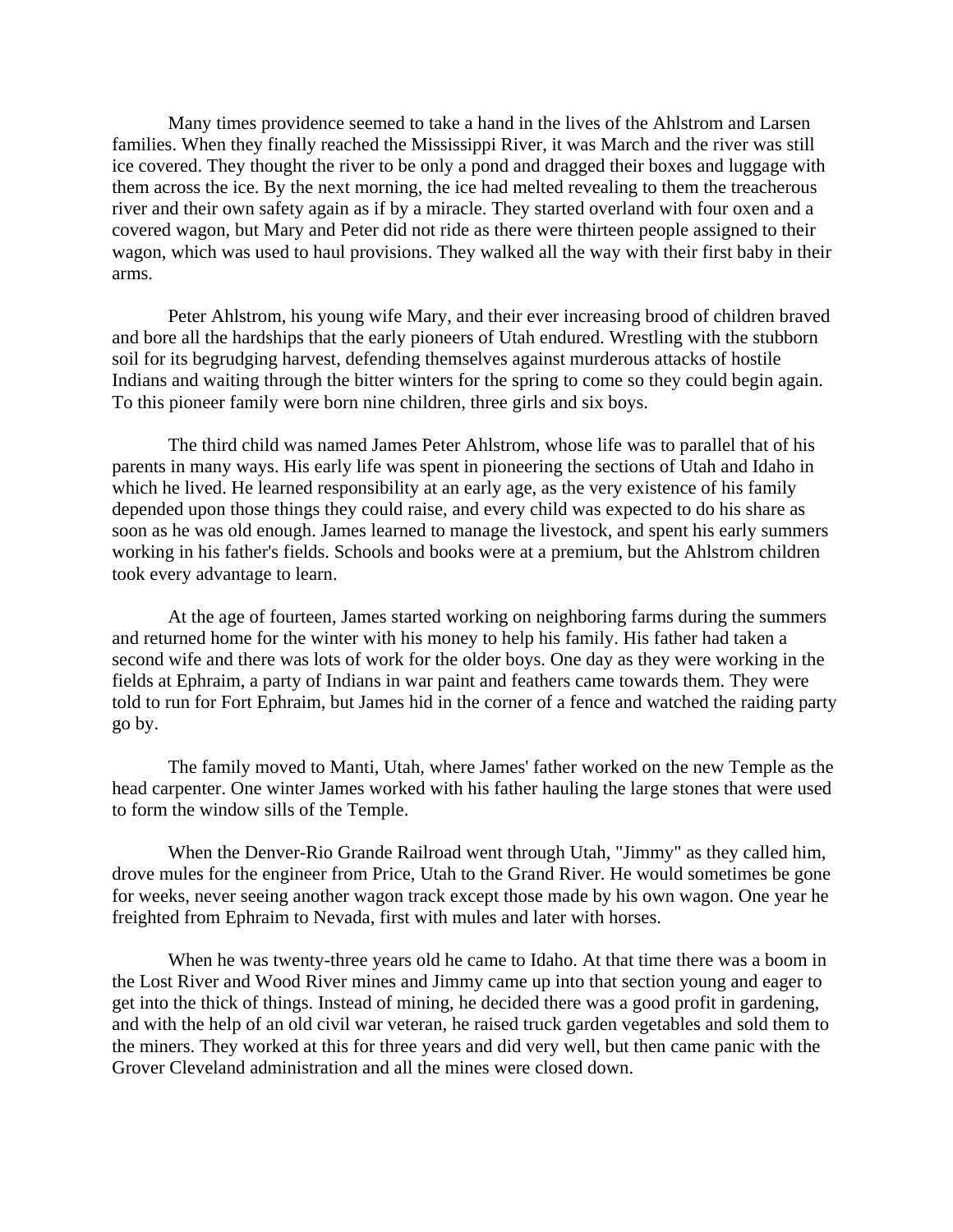From Idaho Jimmy went to Oregon and got work on the railroad. He stayed there one summer then returned to southern Utah and settled in a little place called Tropic in Garfield County. The town was just being built, and in order to get water to it a canal had to be built over the mountains. Jimmy was the first president of the canal company, working on it for three years. He was the only one there with knowledge in the use of dynamite and supervised all the blasting. When the canal was completed, the town held a celebration with lots of food, songs, and dancing. They made up a song about it, part of which goes "and the water. It was muddy when us fellers got it through."

At this time Jimmy joined the State Militia. Like all soldiers, he was popular with the ladles. In a big lumber wagon, he drove pretty Matilda Jolley to a Military Drill in Cannonville on their first date.

One time Jimmy lost some horses and followed their tracks up into a canyon he had never seen before. He thought it was the most beautiful place he had ever seen. He returned and told everyone about it. He took some drummers (salesmen from ZCMI in Salt Lake) into the canyon and upon their return, they wrote a piece for the Salt Lake paper about its beauty. Then the Governor and the Mayor of Salt Lake visited the canyon, and from there its fame spread. The canyon is called Bryce Canyon, after a Mr. Bryce who built a cabin there. Mr. Bryce said the only thing he thought about the canyon was that it was a hell of a place to lose a cow. Many times Jimmy Ahlstrom told his family how he was the first one to go into Bryce canyon and then returned to build trails so others could come and enjoy the beauties of that lovely place.

On June 24, 1896, James Peter Ahlstrom and Matilda Jolley were married by Bishop A.J. Hansen in Tropic, Utah. Their marriage was later solemnized in the Temple at Sale Lake.

James Ahlstrom built the first house on the townsite at Tropic; a ten room, three story, white frame home with a basement on a quarter-acre lot. He also purchased a forty acre farm in Tropic on which he raised hay, grain and corn. They sold their produce, taking calves as pay until they had accumulated a good sized herd of cattle. However, a recession hit the country and they had to sell their cattle. A cow and calf brought barely \$10.

After selling his cattle, he and his two brothers bought a saw mill near Bryce Canyon. This was a busy time for him, farming and working at the mill which put out ten thousand feet of lumber per day, surfaced on one side. It sold for eight dollars per thousand, which usually had to be taken in farm produce. He worked the mill for five years when a fire of unknown origin broke out and burned the mill to the ground. He and Matilda again had to smile in the face of disaster.

It was here in their lovely Tropic home that their first son was born--still-born, April 14, 1897. Their second son, Dewey, was born June 24, 1898. A third son, William, was born August 14, 1900. Their first daughter, Opal, was born October 14, 1902, and died of scarlet fever on December 14, 1905. A second daughter, Lila, was born May 15, 1905.

Early in March of 1906 James Peter, Matilda and the three children, Dewey, Bill and Lila, bid a tearful goodbye to their families and friends and with a small caravan of wagons left Tropic for the wilds of Idaho. Matilda left with mixed emotions. They left their lovely ten room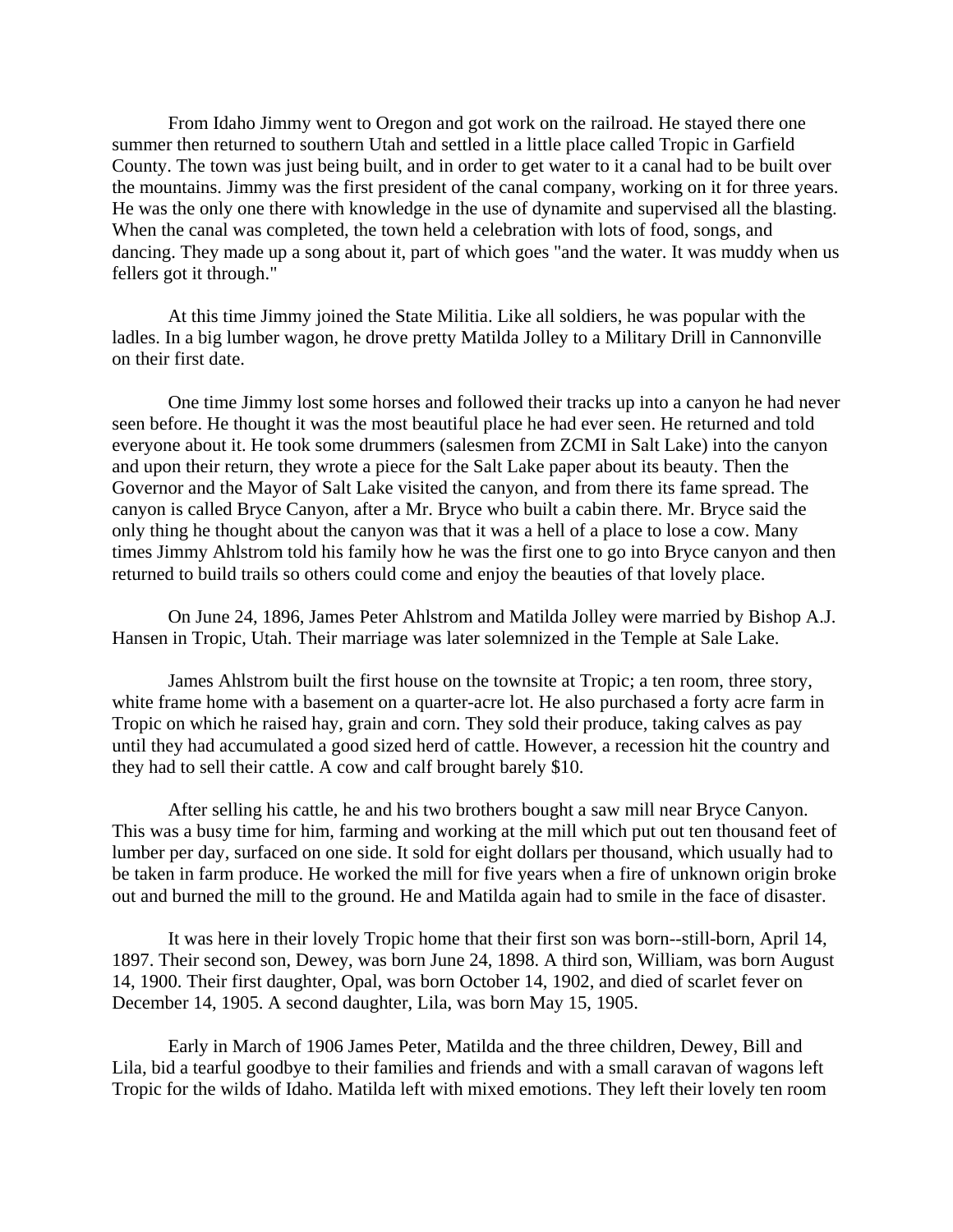home, their herds of cattle and horses and farm land to make a new start in Idaho where water was more plentiful. They arrived in Salt Lake the day that the newspapers were telling of the terrible San Francisco earthquake and fire. They went on to Blackfoot, Idaho, where James obtained work on the Government Canal. They located two of Matilda's half-uncles, Will and Ed Stolworthy, who had their sheep in that area. They camped on the property of Matilda's girlfriend, Marie Jensen and her husband until they could purchase a farm of their own.

A parcel of land was purchased just north of the townsite of Basalt, Idaho, and east of the railroad tracks. That summer James built a log house with a pitched roof. He planted an arbor, nursery and most of the Poplar trees in and near Basalt, Goshen and Blackfoot came from his nursery. He also raised potatoes, hay and grain on the farm.

He never swore or used any kind of degrading language and never spoke unkind of anyone. He didn't gossip. One time a neighbor came to the door and said "I am coming in without knocking." Dad said, "Fine, and I hope you go out the same way." He didn't like to hear anyone gossip.

James loved the great streams of water and fertile lands of Idaho. He grubbed sagebrush, planted trees and shrubs, built ditches, canals and bridges. The winters were cold and the snow was deep. He spent a lot of time during the winter hauling firewood from the lava beds west of Basalt by bobsled. Cedar wood was a good firewood with lots of heat and a pleasant aroma.

Another daughter, Vesta, was born at Basalt, Idaho, February 4, 1908. William (Bill) Peter became very ill with pneumonia at this time. A Dr. Edwin Cutler from Shelley, Idaho, and his nurse, Aggie, came to the Ahlstrom home every other day during Bill's illness. Dr. Cutler made his calls in a one horse sleigh in the winter time and a buggy in the warmer months. Bill's condition was such that Dr. Cutler had to tap his lungs every other day to drain off the puss. This tapping of the lungs was the first operation of this kind performed by Dr. Cutler in this Idaho area. The procedure saved Bill's life even though he had to stay in bed for many months.

In 1910 the Ahlstroms moved to Shelley, Idaho, and bought a home near the school and church. Here they had a large acreage with a beautiful apple orchard and berry patch. Jimmy traded his Basalt property to a Mrs. Little for a dry farm west of Shelley about five miles in what was called then 'the horseshoe bend.' Here James again had to do a lot of grubbing sage to get the land ready for cultivation. This, in 1910, was strictly a dry farm situation. Planting the winter wheat late in the fall or early spring to take advantage of the winter moisture was an absolute necessity. Then they would hope for rain during the summer so the grain would mature and ripen.

Horse-drawn equipment was mostly used at this time on the dry farms. However, Jimmy purchased one of the first tractors to be used in dry farm operations in Bingham County. Bill had recovered from his sickness and, with his brother Dewey, they could be seen with a lantern tied to a long pole out in front of the tractor as they plowed the new land during the night hours to insure getting their crops in as early as possible. Light weight machinery and a series of years of very short moisture was the undoing of many of those early dry farmers and it was not long until they were forced to leave the dry farm for other work.